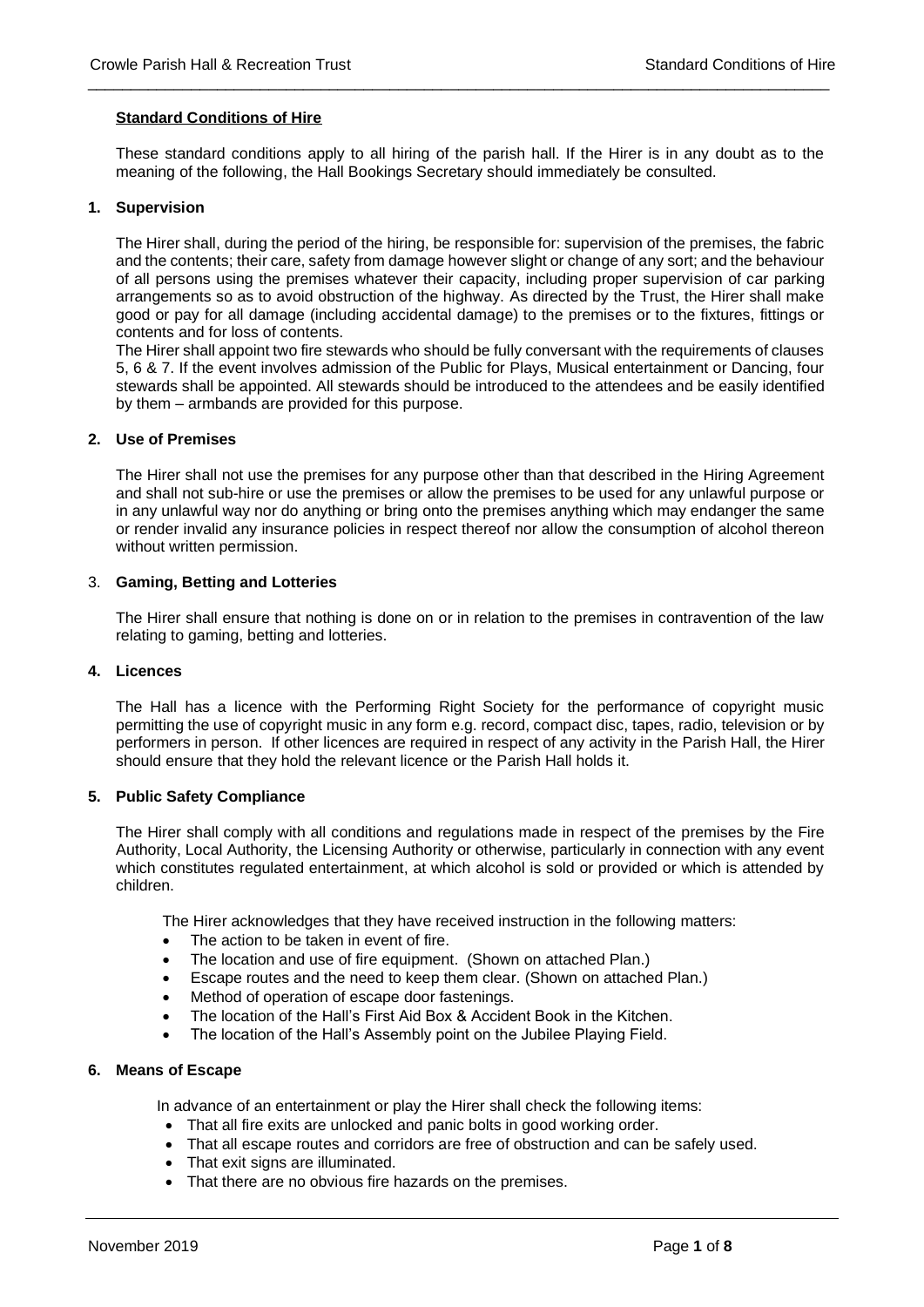\_\_\_\_\_\_\_\_\_\_\_\_\_\_\_\_\_\_\_\_\_\_\_\_\_\_\_\_\_\_\_\_\_\_\_\_\_\_\_\_\_\_\_\_\_\_\_\_\_\_\_\_\_\_\_\_\_\_\_\_\_\_\_\_\_\_\_\_\_\_\_\_\_\_\_\_\_\_\_\_\_\_\_\_\_\_ • The seating plan/stage layout is in accordance with regulations.

#### **7. Smoking**

Smoking is not allowed in the Hall by statute law. Smokers shall be asked to dispose their cigarette ends in the wall-mounted box provided on the South Wall or the bin located on the Terrace.

# **8. Outbreaks of Fire**

The Fire Brigade shall be called to any outbreak of fire, however slight, and details thereof shall be given to the Bookings Secretary. The Hall telephone is located in the Entrance Hall. The number is 01905 380031.

#### **9. Health and Hygiene**

The Hirer shall, if preparing, serving or selling food, observe all relevant food health and hygiene legislation and regulations. In particular dairy products, vegetables and meat on the premises must be refrigerated and stored in compliance with the Food Temperature Regulations. The premises *are* provided with refrigerators and thermometers.

#### **10. Electrical Appliance Safety**

The Hirer shall ensure that any electrical appliances brought by them to the premises and used there shall be safe, in good working order, and used in a safe manner in accordance with the Electricity at Work Regulations 1989. All power circuits in the building are protected by Residual Current Devices to avoid the risk of electrocution.

#### **11. Indemnity**

- (a) The Hirer shall indemnify and keep indemnified each member of the Trust and the Parish Hall's employees, volunteers, agents and invitees against (a) the cost of repair of any damage done to any part of the premises including the curtilage thereof or the contents of the premises (b) all claims, losses, damages and costs in respect of damage or loss of property or injury to persons arising as a result of the use of the premises (including the storage of equipment) by the Hirer, and (c) all claims, losses, damages and costs suffered or incurred as a result of any nuisance caused to a third party as a result of the use of the premises by the Hirer.
- (b) The Hirer shall take out adequate insurance to insure the Hirer and members of the Hirer's organisation and invitees against the Hirer's liability under paragraph 10(a) and all claims arising as a result of the hire and on demand shall produce the policy and current receipt or other evidence of cover to the Hall Bookings Secretary. Failure to produce such policy and evidence of cover will render the hiring void and enable the Hall Bookings Secretary to rehire the premises to another hirer.

The Parish Hall is insured against any claims arising out of its **own** negligence.

## **12. Accidents and Dangerous Occurrences**

The Hirer must report all accidents involving injury to the public to a member of the Trust **as soon as** possible and complete the relevant section in the Parish Hall's accident book. Any failure of equipment belonging to the Parish Hall or brought in by the Hirer must also be reported **as soon as possible**. Certain types of accident or injury must be reported on a special form to the local authority. The Bookings Secretary will give assistance in completing this form. This is in accordance with the Reporting of Injuries, Diseases and Dangerous Occurrences Regulations 1995 (RIDDOR).

#### **13. Explosives and Flammable Substances**

The hirer shall ensure that:

(a) Highly flammable substances (eg. Gas bottles) are not brought into, or used in any part of the premises and that:-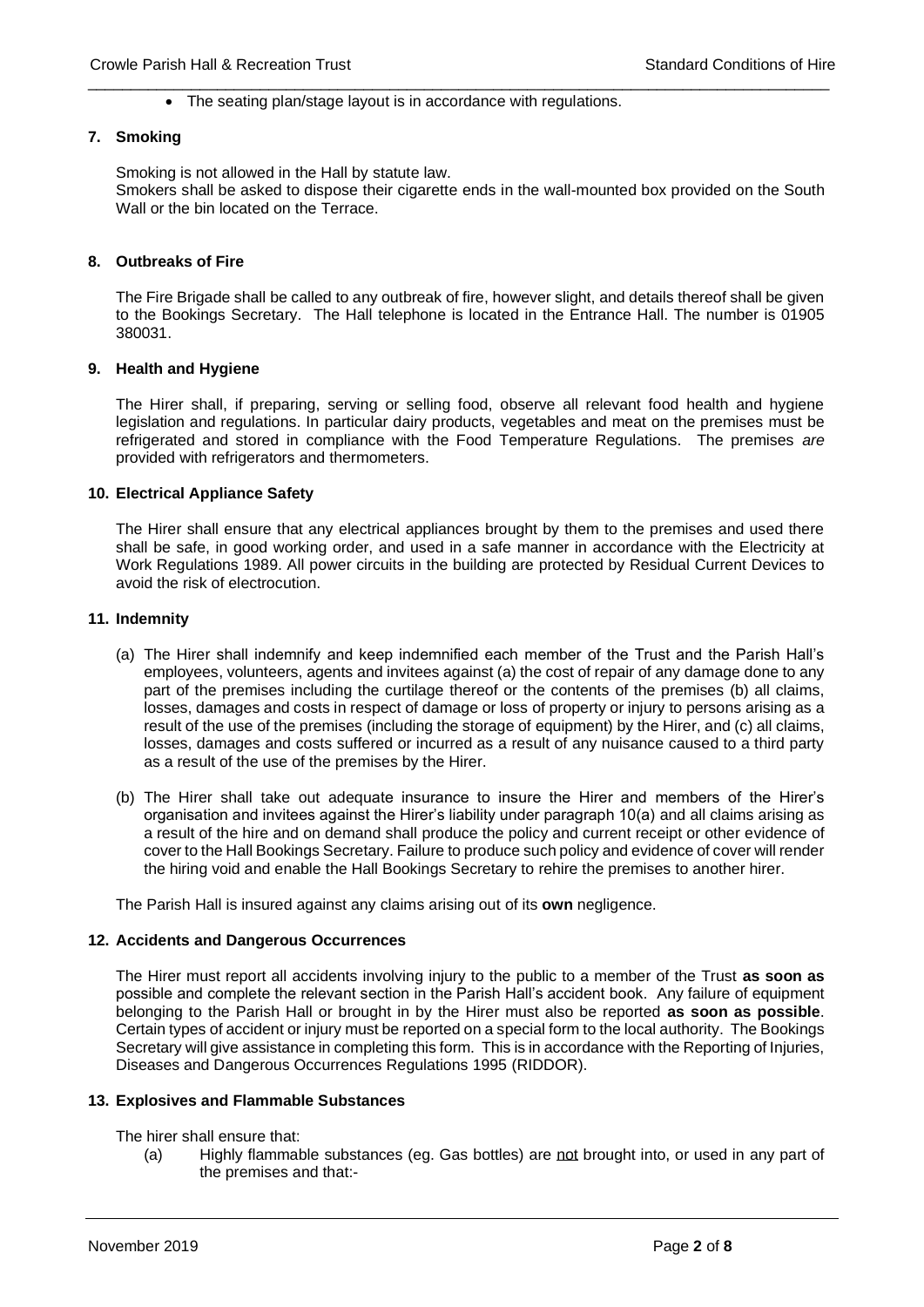- (b) No internal decorations of a combustible nature (e.g. polystyrene, cotton wool) shall be erected without the consent of the Trust. No decorations are to be put up near light fittings or alarm sensors and that:-
- (c) Fireworks or Chinese Lanterns are not discharged either inside or outside the building.

\_\_\_\_\_\_\_\_\_\_\_\_\_\_\_\_\_\_\_\_\_\_\_\_\_\_\_\_\_\_\_\_\_\_\_\_\_\_\_\_\_\_\_\_\_\_\_\_\_\_\_\_\_\_\_\_\_\_\_\_\_\_\_\_\_\_\_\_\_\_\_\_\_\_\_\_\_\_\_\_\_\_\_\_\_\_

# **14. Heating**

The Hirer shall ensure that no unauthorised heating appliances shall be used on the premises. Portable Liquefied Propane Gas (LPG) heating appliances shall not be used. The heating system is thermostatically controlled and no attempt should be made to alter the control settings. The Main Hall fans are designed and controlled to automatically circulate heat from the roof area back to the floor if set in accordance with the instructions. These are provided alongside the control switches near the serving hatch in the Kitchen. Programmers controlling the heating times are located in the Boiler room and must not be touched. In colder weather, the heating controls will be adjusted accordingly by the caretaker who should be contacted in cases of emergency.

**Please turn the Main Hall Fans off if Helium Balloons escape – This will avoid expensive damage to the fans.** 

## **15. Drunk and Disorderly Behaviour and Supply of Illegal Drugs**

The Hirer shall ensure that in order to avoid disturbing neighbours to the Hall and avoid violent or criminal behaviour, care shall be taken to avoid excessive consumption of alcohol. Drunk and disorderly behaviour shall not be permitted either on the premises or in its immediate vicinity. Alcohol shall not be served to any person suspected of being drunk nor to any person suspected of being under the age of 18. Any person suspected of being drunk, under the influence of drugs or who is behaving in a violent or disorderly way shall be asked to leave the premises. No illegal drugs may be brought onto the premises.

## **16. Animals**

The Hirer shall ensure that no animals (including birds) except guide dogs are brought into the premises, other than for a special event agreed to by the Parish Hall. No animals whatsoever are to enter the kitchen at any time.

# **17. Compliance with The Children Act 1989**

The Hirer shall ensure that any activities for children under eight years of age comply with the provisions of The Children Act of 1989 and that only fit and proper persons who have passed the appropriate Criminal Records Bureau checks have access to the children (checks may also apply where children over eight and vulnerable adults are taking part in activities). The Hirer shall provide the Trust with a copy of their Child Protection Policy on request.

# **18. Fly Posting**

The Hirer shall not carry out or permit fly posting or any other form of unauthorised advertisements for any event taking place at the premises, and shall indemnify and keep indemnified each member of the Trust accordingly against all actions, claims and proceedings arising from any breach of this condition. Failure to observe this condition may lead to prosecution by the local authority.

## **19. Sale of Goods**

The Hirer shall, if selling goods on the premises, comply with Fair Trading Laws and any code of practice used in connection with such sales. In particular, the Hirer shall ensure that the total prices of all goods and services are prominently displayed, as shall be the organiser's name and address and that any discounts offered are based only on Manufacturers' Recommended Retail Prices.

## **20. Cancellation**

If the Hirer wishes to cancel or amend the booking, at least 21 days notice should be given before the date of the event. (In the case of Regular Hirers, 7 days notice). If the Trust is unable to conclude a replacement booking, the question of the payment or the repayment of the fee shall be at the discretion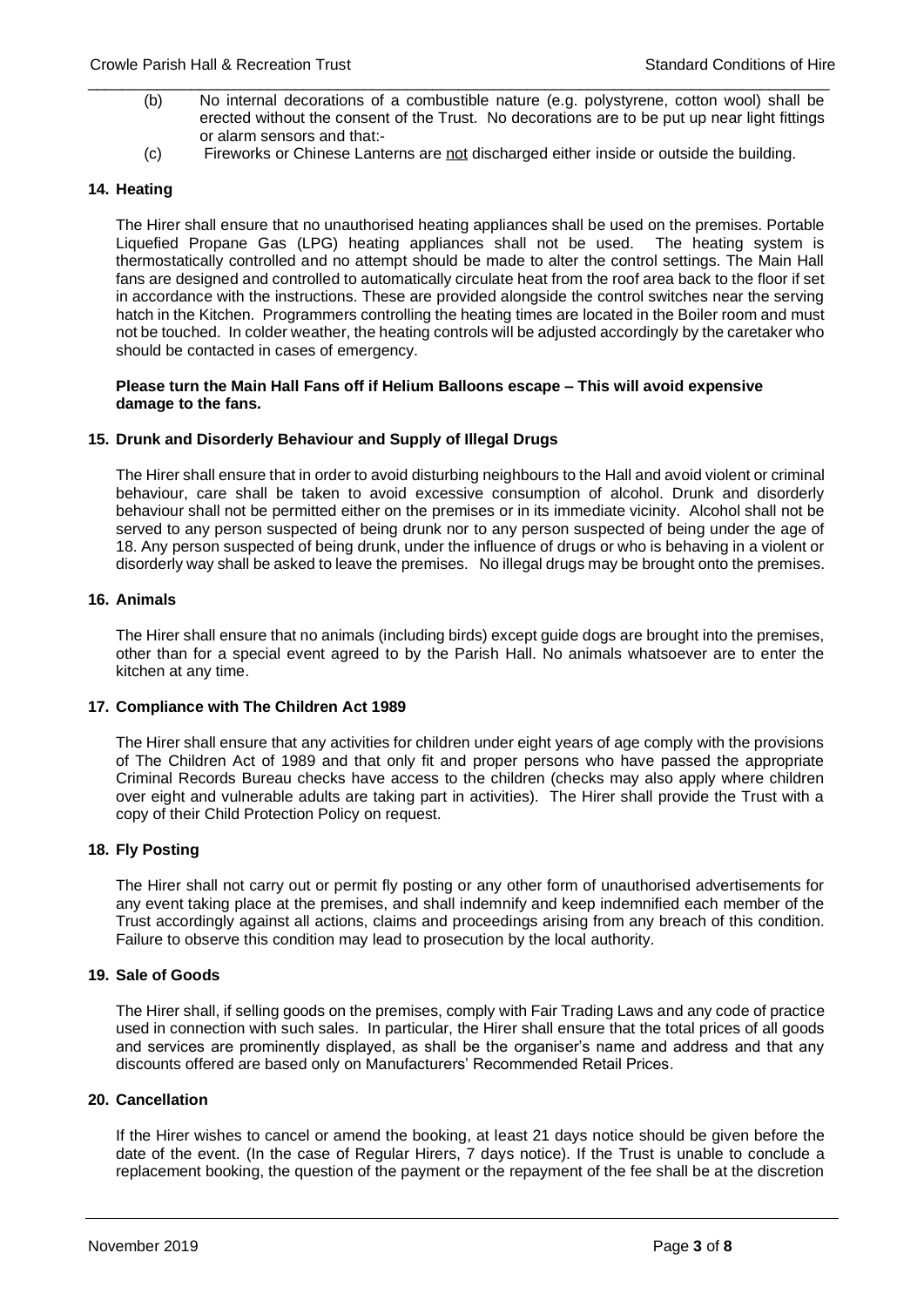\_\_\_\_\_\_\_\_\_\_\_\_\_\_\_\_\_\_\_\_\_\_\_\_\_\_\_\_\_\_\_\_\_\_\_\_\_\_\_\_\_\_\_\_\_\_\_\_\_\_\_\_\_\_\_\_\_\_\_\_\_\_\_\_\_\_\_\_\_\_\_\_\_\_\_\_\_\_\_\_\_\_\_\_\_\_ of the Trust. The Trust reserves the right to cancel this hiring by written notice to the Hirer in the event of:

- (a) the premises being required for use as a Polling Station for a Parliamentary or Local Government election or by-election
- (b) the Crowle Parish Trust reasonably considering that (i) such hiring will lead to a breach of licensing conditions, if applicable, or other legal or statutory requirements, or (ii) unlawful or unsuitable activities will take place at the premises as a result of this hiring
- (c) the premises becoming unfit for the use intended by the Hirer
- (d) an emergency requiring use of the premises as a shelter for the victims of flooding, snowstorm, fire, explosion or those at risk of these or similar disasters.

In any such case the Hirer shall be entitled to a refund of any deposit already paid, but the Crowle Parish Trust shall not be liable to the Hirer for any resulting direct or indirect loss or damages whatsoever.

## **21. End of Hire**

The Hirer shall be responsible for leaving the premises and surrounding area in a clean and tidy condition, properly locked and secured unless directed otherwise. Failure to comply will invalidate the Trust's insurance policy and consequential losses will be recovered from the Hirer.

Any contents temporarily removed from their usual positions shall be properly replaced; otherwise the Trust shall be at liberty to make an additional charge.

#### (a) Cleaning

The Hirer shall ensure that all rooms used including Entrance Hall, Kitchen & Toilets are swept clean & mopped if liquids have been spilt. If the kitchen has been used, the Hirer accepts responsibility for cleaning all appliances (Hob, Cooker, Hot Cupboard, Refrigerators, Sinks & worktops). Cleaning materials are provided for the purpose. Crockery & Cutlery shall be washed & dried using the tea towels provided then put away in the marked cupboards as instructed.(**i.e.Plates, Side Plates & Fruit Bowls in 20's, Saucers in 12's, & Cups inverted in 2's**) Used Tea Towels should be left in the bin provided.

# (b) Removal of Refuse

Internal waste bins should be emptied into black bin bags and the bags placed in the large Wheelie Bin near the rear Kitchen door. All recyclable material as defined by the current local authority instructions should be placed in the green wheelie bins near the rear kitchen door. If these are full, the surplus should be transported to the facilities at "The Old Chequers Inn" or the local authority tips.

## **22. Noise**

The Hirer shall ensure that the minimum of noise is made on arrival and departure, particularly late at night. The Hirer shall, if using sound amplification equipment, make use of any noise limitation device provided at the premises and comply with any other licensing condition for the premises.

## **23. Stored Equipment**

The Parish Hall accepts no responsibility for any stored equipment or other property brought on to or left at the premises, and all liability for loss or damage is hereby excluded. All equipment and other property (other than stored equipment) must be removed at the end of each hiring or fees will be charged for each day or part of a day at the hire fee per hiring until the same is removed.

**The Crowle Parish Trust** may, in its discretion in any of the following circumstances, namely-

- (a) in respect of stored equipment; failure by the Hirer either to pay any storage charges due and payable or to remove the same within 7 days after the agreed storage period has ended
- (b) in respect of any other property brought on to the premises for the purposes of the hiring; failure by the Hirer to remove the same within 7 days after the hiring dispose of any such items by sale or otherwise on such terms and conditions as it thinks fit, and charge the Hirer any costs incurred in storing and selling or otherwise disposing of the same.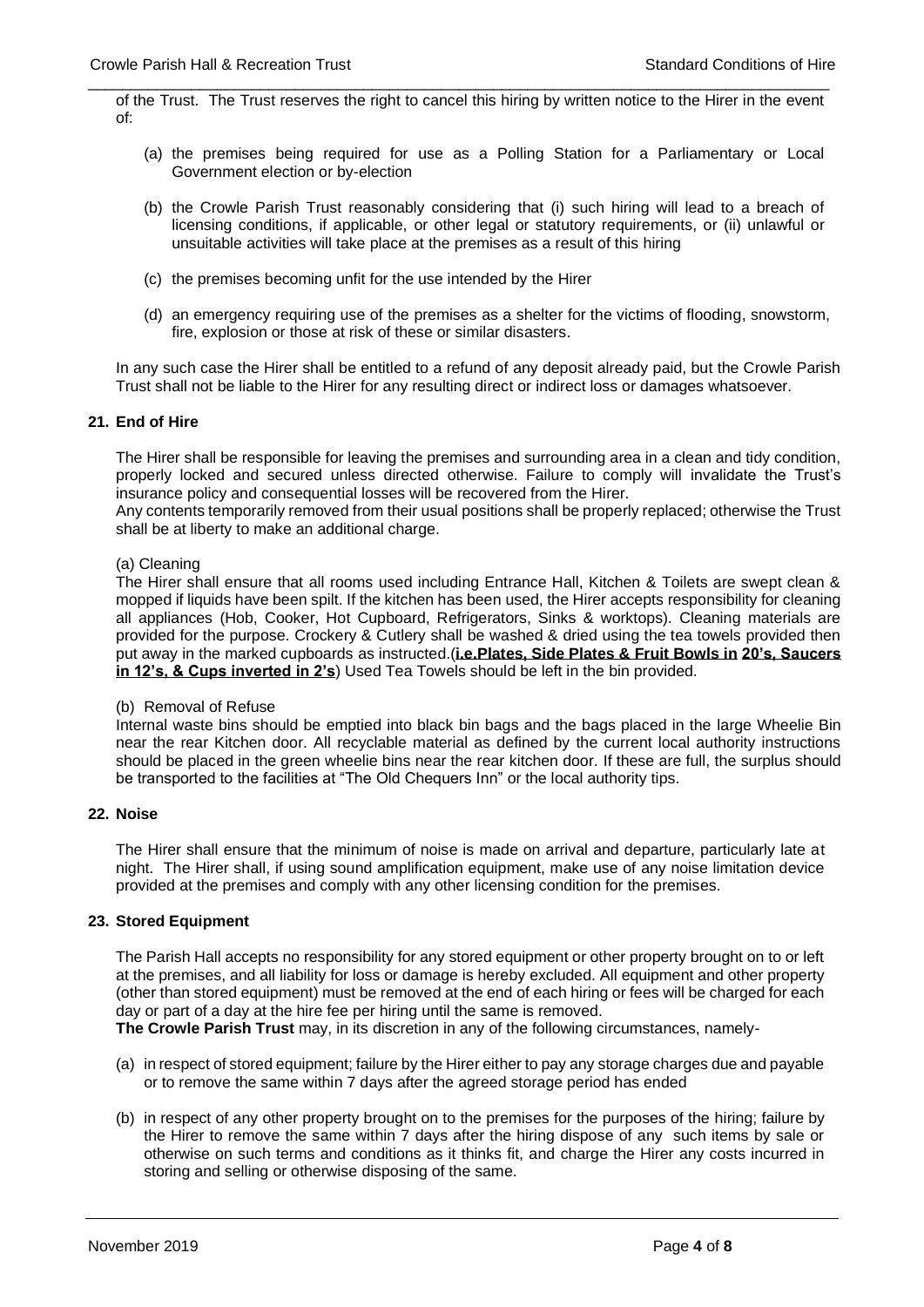# **24. No Alterations**

No alterations or additions may be made to the premises nor may any fixtures be installed or placards, decorations or other articles be attached in any way to any part of the premises without the prior written approval of the Bookings Secretary. Any alteration, fixture or fitting or attachment so approved shall at the discretion of Crowle Parish Trust remain in the premises at the end of the hiring. It will become the property of the Parish Hall unless removed by the hirer who must make good to the satisfaction of the hall, any damage caused to the premises by such removal.

\_\_\_\_\_\_\_\_\_\_\_\_\_\_\_\_\_\_\_\_\_\_\_\_\_\_\_\_\_\_\_\_\_\_\_\_\_\_\_\_\_\_\_\_\_\_\_\_\_\_\_\_\_\_\_\_\_\_\_\_\_\_\_\_\_\_\_\_\_\_\_\_\_\_\_\_\_\_\_\_\_\_\_\_\_\_

# **25. No Rights**

The Hiring Agreement constitutes permission only to use the premises and confers no tenancy or other right of occupation on the Hirer.

# **26. Access and Security**

The Keys and Burglar Alarm codes held by the Hirer remain the property of the Trust and must be returned to the Trust at the end of the hire period. On no account may they be passed to unauthorised third parties. Any damage or loss sustained by the Trust following such action will be recovered from the Hirer.

# **27. Jubilee Playing Field**

Hirers should ensure that all members of the group having supervisory roles are aware of the Conditions of Use relating to the Jubilee Playing Field which are displayed on site. Particular care should be exercised in relation to the evening curfew. (Dusk or 21:00hrs in Summer Months)

## **28. Car Park**

51 car parking spaces are provided, with 2 bays for disabled parking.**(Only Blue Badge holders are to occupy these spaces)** Caravans are not permitted on the car park. Trailers are permitted if used in conjunction with events.(eg. bars or catering). The car park is not to be used for any other purpose.

## **29. General**

**a) Chairs & Tables -** 120 chairs, 16 large and 16 small tables are stored in the chair and table store. Use the trolleys to bring them out and return after use - do not allow them to be dragged across the polished floor. Stack the chairs in the store as per the diagram on the door when finished. **(Stack no more than 8 chairs)**

If you require additional seating on the terrace, you should inform the Bookings Secretary who will advise you of the arrangements to procure same. **Under no circumstances should upholstered chairs be used outside the building.**

In particular we would ask you to ensure table tops are wiped clean before being stacked in the Chair store.

**b) Kitchen** - For small quantities of hot water for tea, coffee etc. please use the kettles provided. For larger quantities, use the wall mounted heater provided; **read the instructions for use on the wall before you use it and take great care as the water is boiling hot.**

## **Sink Hot water for washing up is very hot, so please be careful when using it.**

Food Preparation should be in accordance with the guidance notes displayed in the Kitchen. There are thermometers in the Refrigerators and Hot Cupboard. Crockery and cutlery for at least 120 place settings are stored in marked cupboards and drawers. **NOTE that you are responsible for cleaning the appliances, crockery and cutlery after use, ready for the next hirer. Stack crockery in numbers as instructed by notices on inside of cupboards. (see note 21:a)**. Tea towels are kept in the drawers by the cooker; used towels should be placed in the bin provided. Spare toilet rolls and paper towels are stored under the sink in front of the window.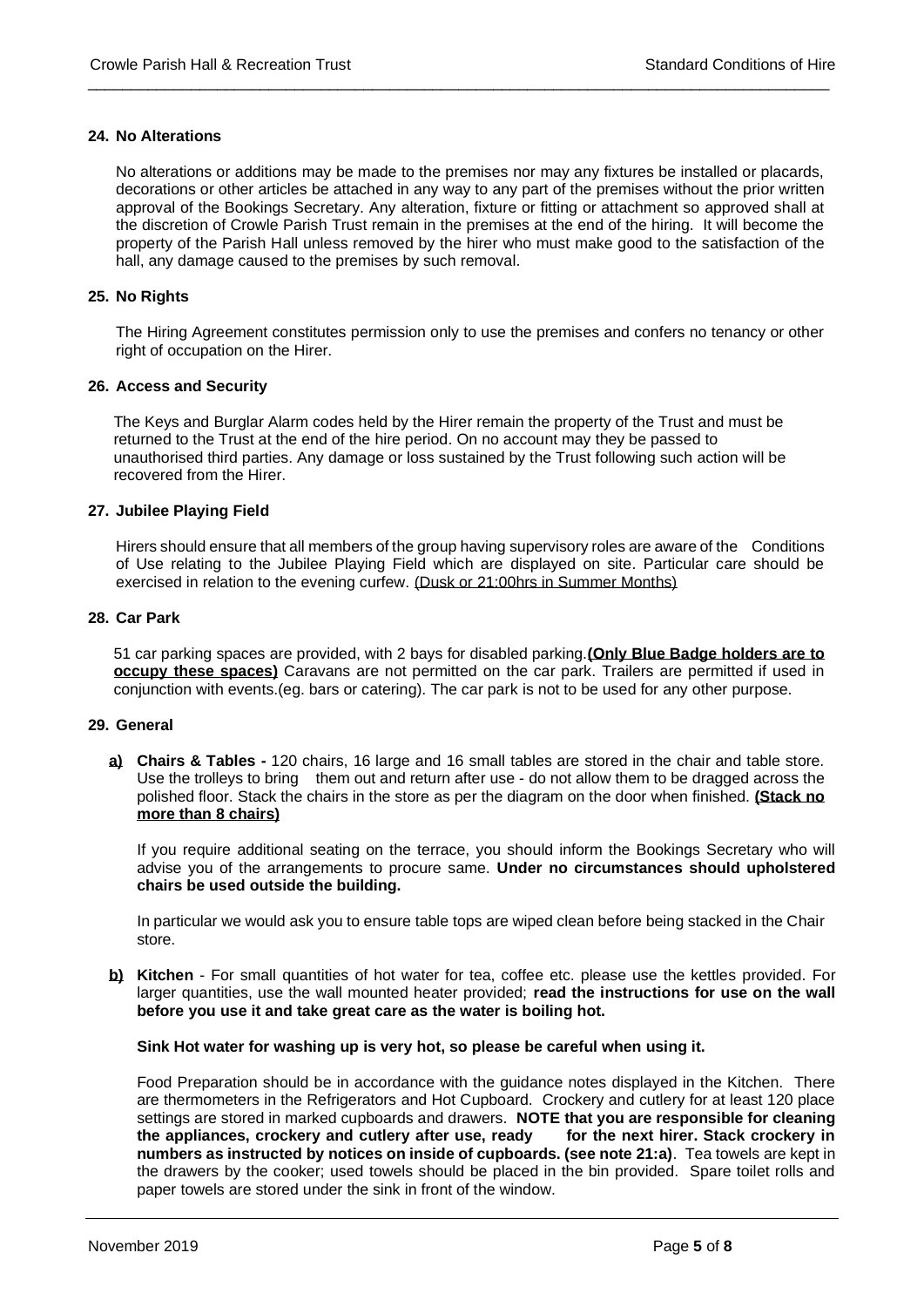**c) External Lighting** - The outside lights should be turned on during any event that takes place after dark, and turned off on leaving. Check that all such lights have been turned off, including those at the sides and to the terrace at the rear.

\_\_\_\_\_\_\_\_\_\_\_\_\_\_\_\_\_\_\_\_\_\_\_\_\_\_\_\_\_\_\_\_\_\_\_\_\_\_\_\_\_\_\_\_\_\_\_\_\_\_\_\_\_\_\_\_\_\_\_\_\_\_\_\_\_\_\_\_\_\_\_\_\_\_\_\_\_\_\_\_\_\_\_\_\_\_

**d) Fire Alarm =** Should the fire alarm sound **without apparent cause:** (Electricity outage/failure is the usual causal event)

Go to the fire alarm panel in the Entrance Hall

- Enter "4415" on the panel, then
- Press the "Sounders Off" button.(1)
- Press "Reset" button. (3)

The alarm will automatically reset itself.

- **e) Decorations & Display Facilities** The hall is equipped with pin boards and hooks for the display of notices, decorations etc. Do not fix decorations near light fittings, radiators or alarm sensors. **Do not use Selotape, Blu Tack, string or coloured ribbon to secure any item to any part of the hall building or equipment unless you are prepared to remove all traces at the end of the hire period. This includes table & chair legs**.
- **f) Faults/Damage/Comments** Please report any faults or damage in the Defects Log located in the Kitchen and to the Booking Secretary as soon as possible so that they can be rectified quickly. The Trust welcomes comments or observations that you may have about your hire of the Parish Hall and hopes that you and your guests enjoy your visit.
- **g) Amplifie**r The Hall is equipped with an Amplifier, Microphone, CD Player and hard wire links to microphone sockets on each side of the Stage. Access and instructions on the use of this equipment can be obtained from the Bookings Secretary.
- **h) Induction Loop (AFILS)** An Induction Loop is provided for the benefit of Hearing Aid Users. The Amplifier is located on the top shelf above the CD player and the microphone is located centre front of stage. Instructions for switching on the equipment can be obtained from the Bookings Secretary.
- **i) Stage Lighting** Authorisation and Instruction on the use of the Stage Lighting can be obtained from the Bookings Secretary.
- **j) Only rooms indicated on the Booking Form are to be used by the Hirer. Any deviation from those stated could result in loss of deposit to cover additional hire charges.**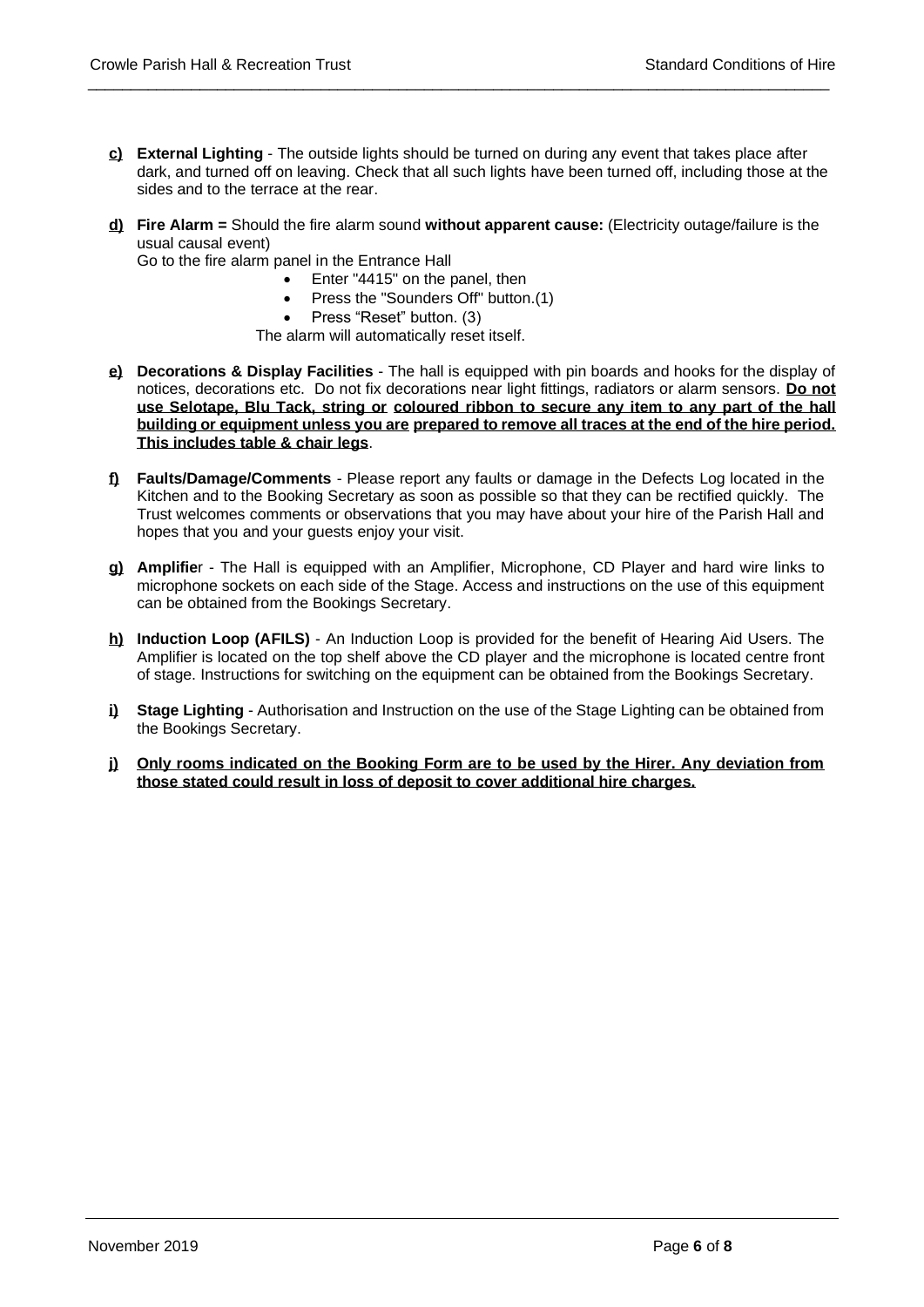

# Plan of Crowle Parish Hall

\_\_\_\_\_\_\_\_\_\_\_\_\_\_\_\_\_\_\_\_\_\_\_\_\_\_\_\_\_\_\_\_\_\_\_\_\_\_\_\_\_\_\_\_\_\_\_\_\_\_\_\_\_\_\_\_\_\_\_\_\_\_\_\_\_\_\_\_\_\_\_\_\_\_\_\_\_\_\_\_\_\_\_\_\_\_